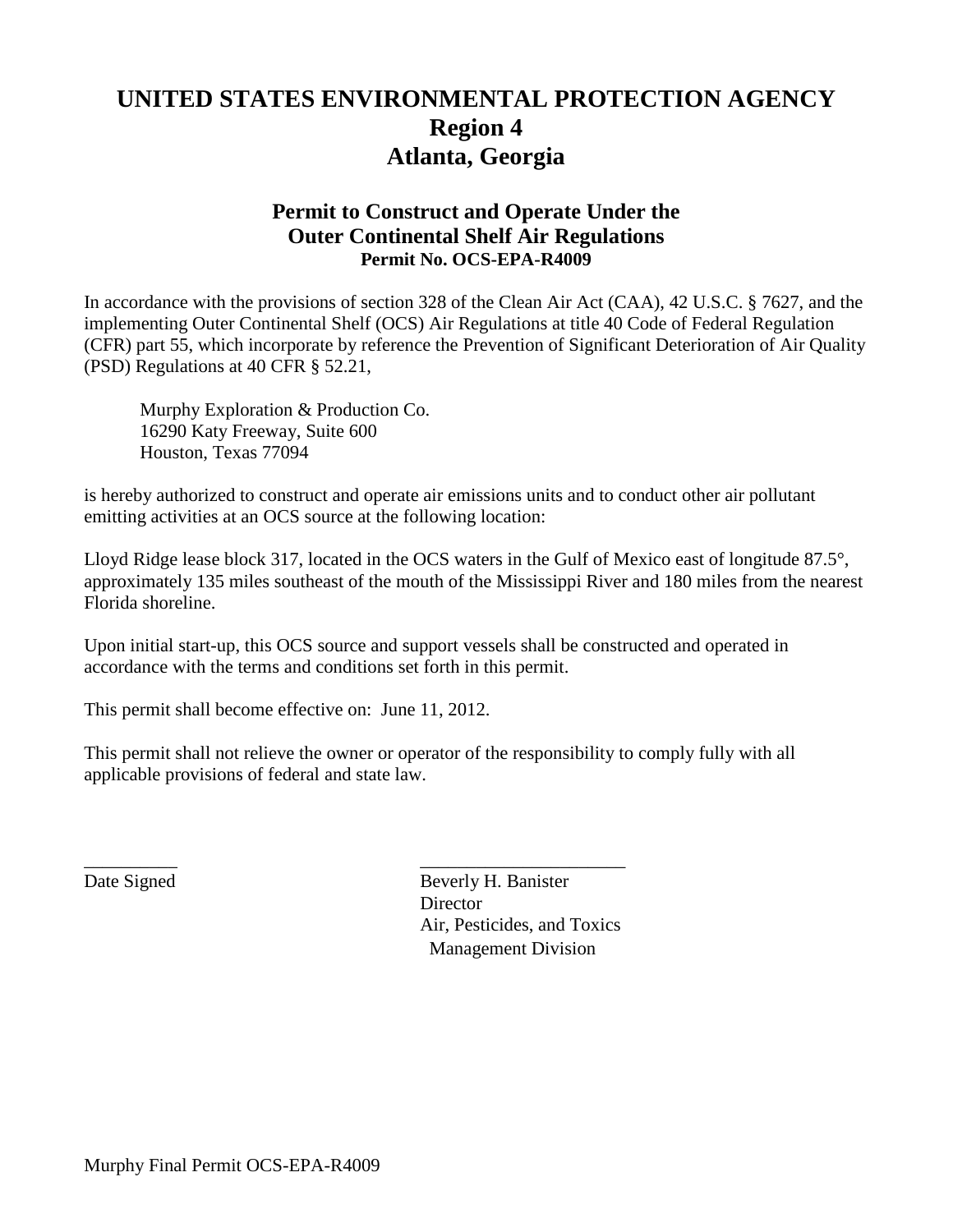# **1 AUTHORITY**

The United States Environmental Protection Agency (EPA) issues this permit pursuant to section 328 of the CAA, 42 U.S.C. § 7627, and the implementing OCS Air Regulations at 40 CFR part 55, which incorporate by reference the PSD Regulations at 40 CFR § 52.21. This permit is based upon the permit application materials submitted to EPA by Murphy Exploration & Production Co. (Murphy) dated January 13, 2011, March 21, 2011, June 22, 2011, September 12, 2011 and supplemental submittals in the administrative record for this permit action, and upon the technical analysis performed by EPA.

## **2 APPLICANT**

Murphy Exploration & Production Co. 16290 Katy Freeway, Suite 600 Houston, Texas 77094

## **3 PROJECT LOCATION**

Lloyd Ridge lease block 317 is located on the OCS waters in the Gulf of Mexico east of longitude 87°30' (87.5) approximately 135 miles southeast of the mouth of the Mississippi River and 180 miles from the Florida shoreline.

## **4 PROJECT DESCRIPTION**

The proposed project will mobilize the dynamically positioned semisubmersible drilling vessel *Ocean Confidence*, up to three work boats, and a crew boat to drill on the OCS in Lloyd Ridge lease block 317 to determine if natural gas or oil reserves are present in this location. If natural gas reserves are discovered, the project will proceed to the completion phase using the *Ocean Confidence* and the well will be tied back to a floating production facility located west of longitude 87°30'00"W for processing and transporting to the intrastate gas marketing system. This air permit is for both the drilling and completion phases of the project. The operation will last no more than 90 calendar days over a two-year period, and based on applicable regulations, is a temporary source for PSD permitting purposes.

Based on emissions estimates and applicable permitting thresholds, the project is considered to have significant emissions of  $NO<sub>x</sub>$  and is subject to the PSD program for this pollutant as the measured pollutant for the criteria pollutant nitrogen dioxide  $(NO<sub>2</sub>)$  and as a precursor to ozone and PM<sub>2.5</sub>. Based on Murphy's permit application, both VOC and PM2.5 will also be emitted close to their respective PSD significant emissions rates. Therefore, EPA has also included conditions in the permit that limit the project's VOC and PM<sub>2.5</sub> emissions to below the PSD major source thresholds.

Diesel units to be used onboard the *Ocean Confidence* drilling vessel are detailed in Table 1. These units include eight main propulsion diesel electrical generators, three diesel electrical generators for drilling and hotelling, an emergency generator, four escape capsules, a fast rescue craft, an emergency air compressor, a pressure washer, a wire line unit and two cementing units.

Support vessels operating within 25 nautical miles of the *Ocean Confidence* will include up to three work boats and a crew boat. The support vessels will be used to transport personnel, supplies, and fuel to the drilling vessel as required during the duration of drilling. Various support vessels will be used interchangeably depending on availability. Specific support vessels to be used during the project will be identified prior to commencing operations. Emissions from the support vessels, including emissions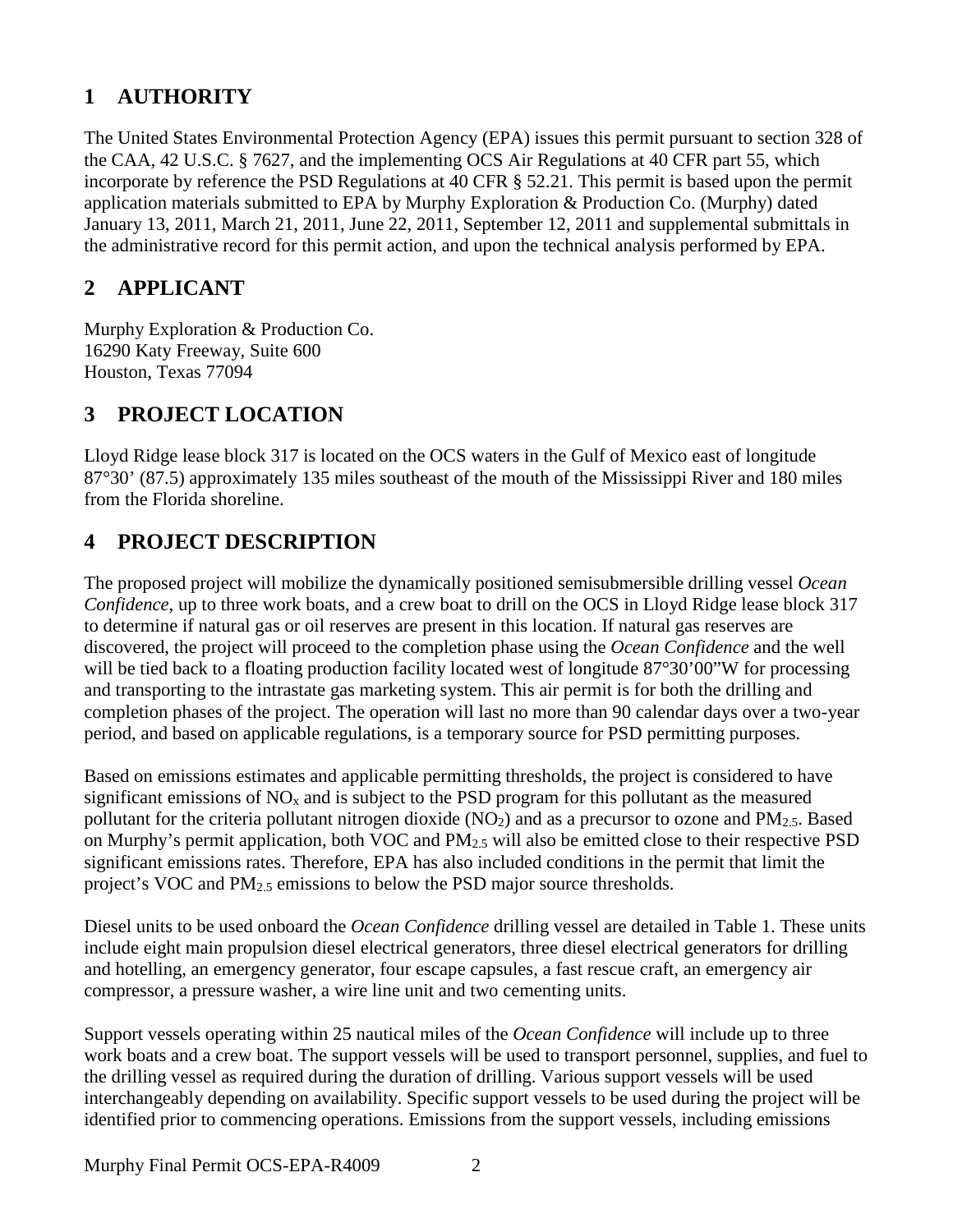while at the OCS source or en route to or from the OCS source within 25 nautical miles of the OCS source, shall be considered direct emissions from the OCS source.

*The information provided in Table 1 is for description and identification purposes and does not establish operating limits.*

| <b>Emissions</b> | <b>Description</b>                            | Make & Model                           | Rating <sup>1</sup> (hp) | Manufacture   |
|------------------|-----------------------------------------------|----------------------------------------|--------------------------|---------------|
| <b>Unit ID</b>   |                                               |                                        |                          | Year          |
| $DR-GE-01$       | Main Propulsion Generator                     | Wärtsilä F316A Diesel Engine           | 4435                     | 1986          |
| $DR-GE-02$       | <b>Main Propulsion Generator</b>              | Wärtsilä F316A Diesel Engine           | 4435                     | 1986          |
| DR-GE-03         | Main Propulsion Generator                     | Wärtsilä F316A Diesel Engine           | 4435                     | 1986          |
| DR-GE-04         | Main Propulsion Generator                     | Wärtsilä F316A Diesel Engine           | 4435                     | 1986          |
| $DR-GE-05$       | Main Propulsion Generator                     | Wärtsilä F316A Diesel Engine           | 4435                     | 1986          |
| $DR-GE-06$       | Main Propulsion Generator                     | Wärtsilä F316A Diesel Engine           | 4435                     | 1986          |
| $DR-GE-07$       | <b>Main Propulsion Generator</b>              | Wärtsilä F316A Diesel Engine           | 4435                     | 1986          |
| $DR-GE-08$       | Main Propulsion Generator                     | Wärtsilä F316A Diesel Engine           | 4435                     | 1986          |
| <b>DR-GE-09</b>  | Drill Floor/hotelling Electrical<br>Generator | Caterpillar 3616 Diesel Engine         | 6789                     | 1998          |
| $DR-GE-10$       | Drill Floor/hotelling Electrical<br>Generator | Caterpillar 3616 Diesel Engine         | 6789                     | 1998          |
| $DR-GE-11$       | Drill Floor/hotelling Electrical<br>Generator | Caterpillar 3616 Diesel Engine         | 6789                     | 1998          |
| $DR-GE-12$       | <b>Emergency Electrical Generator</b>         | Caterpillar 3508 Diesel Engine         | 1100                     | 1998          |
| $DR-EC-01$       | <b>Escape Capsule</b>                         | SABB M4.295GRLB Diesel Engine          | 70                       | 1986          |
| <b>DR-EC-02</b>  | <b>Escape Capsule</b>                         | SABB M4.295GRLB Diesel Engine          | $\overline{70}$          | 1986          |
| <b>DR-EC-03</b>  | <b>Escape Capsule</b>                         | SABB M4.295GRLB Diesel Engine          | 70                       | 1986          |
| DR-EC-04         | <b>Escape Capsule</b>                         | SABB M4.295GRLB Diesel Engine          | 70                       | 1986          |
| DR-FRC-01        | <b>Fast Rescue Craft</b>                      | Volvo M-TAMD70D Diesel Engine          | 270                      | 1986          |
| DR-AC-01         | <b>Emergency Air Compressor</b>               | Lister-Petter M-TR2A01 Diesel Engine   | 23.1                     | 2000          |
| $DR-PW-01$       | Pressure Washer                               | Yanmar M-L100V Diesel Engine           | 9.1                      | 2008          |
| <b>DR-WL-01</b>  | Wire Line Unit                                | EPA certified Tier 2 or higher nonroad | $\sim 90$                | 2004 or later |
|                  |                                               | engine                                 |                          | model year-   |
| <b>DR-CU-01</b>  | Cementing Unit                                | EPA certified Tier 2 or higher nonroad | ~1472                    | 2002 or later |
|                  |                                               | engine                                 |                          | model year    |
| <b>DR-CU-02</b>  | Cementing Unit                                | EPA certified Tier 2 or higher nonroad | ~1472                    | 2002 or later |
|                  |                                               | engine                                 |                          | model year-   |

| Table 1 – Diesel Emission Units used on the Diamond Offshore Ocean Confidence Drilling Vessel |  |
|-----------------------------------------------------------------------------------------------|--|
|-----------------------------------------------------------------------------------------------|--|

<sup>1</sup> Permit conditions may limit operation to less than rated horsepower (hp) capacity.

## **5 GENERAL CONDITIONS**

#### **5.1 Compliance**

- 5.1.1 The permittee shall comply with all requirements of 40 CFR § 52.21, 40 CFR part 55, and this permit. Failure to do so shall be considered a violation of section 111(e) of the CAA. All enforcement provisions of the CAA, including, but not limited to, the provisions of sections 113, 114, 120, 303, and 304 of the CAA, shall apply to the OCS source and permittee.
- 5.1.2 It shall not be a defense for a permittee in an enforcement action that it would have been necessary to halt or reduce the permitted activity in order to maintain compliance with the conditions of this permit.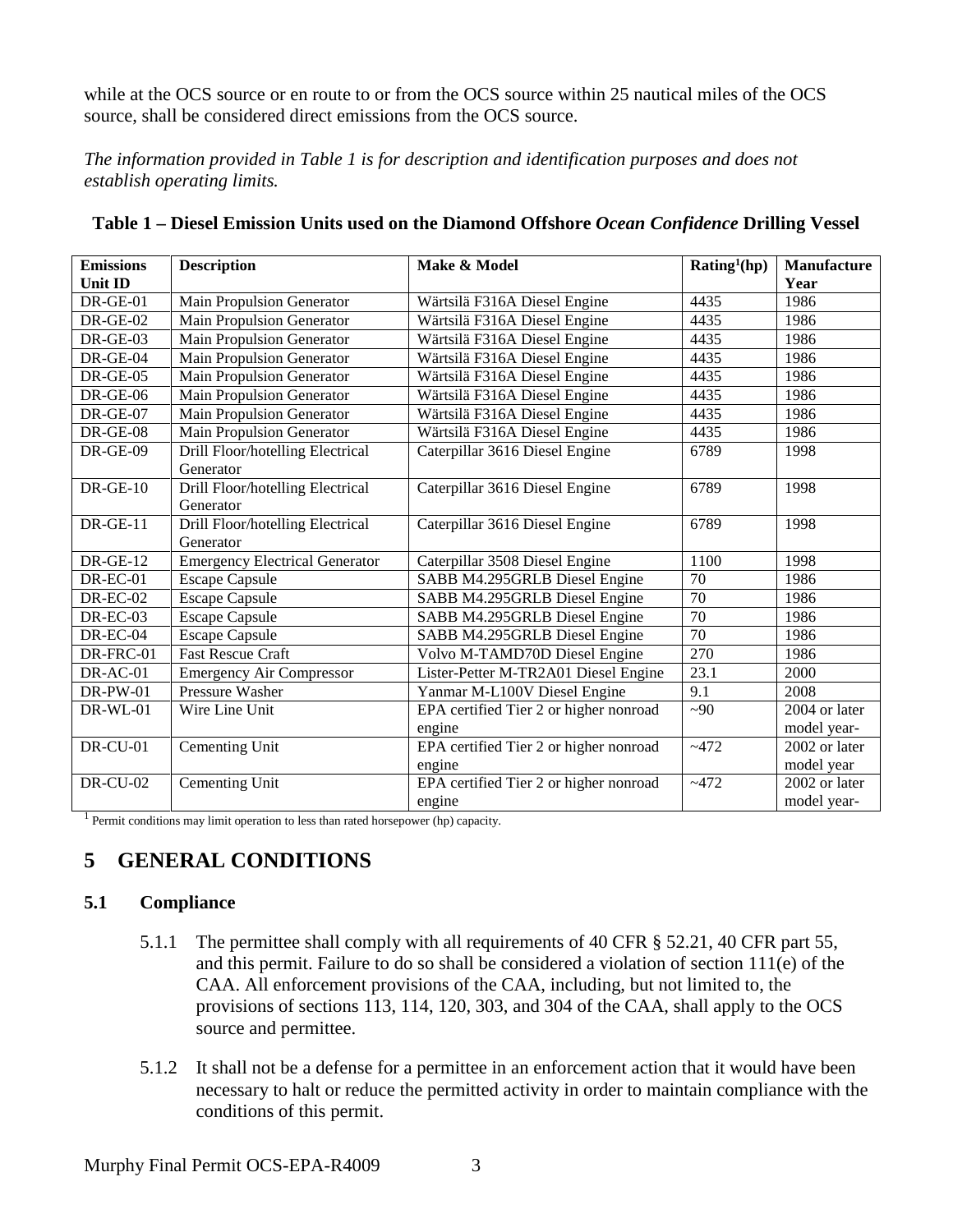## **5.2 Other Credible Evidence**

For the purpose of establishing whether or not a person has violated or is in violation of any requirement of this permit, nothing shall preclude the use, including the exclusive use, of any credible evidence or information, relevant to whether a source would have been in compliance with applicable requirements if the appropriate performance or compliance test or procedure had been performed.

### **5.3 Construction and Operation**

- 5.3.1 As approved and conditioned by this permit, all construction and operation, including equipment operations and maintenance, of the OCS source and support vessels shall be in accordance with the data, specifications, drawings, exhibits, and assumptions included with the application and supporting materials submitted by the permittee, which resulted in this permit (application materials). This permit is valid only for the specific processes and operations applied for and indicated in the application materials. Any unauthorized deviation from the application materials, or from any term or condition of this permit may constitute grounds for revocation or enforcement action by EPA.
- 5.3.2 The permittee shall properly operate and maintain the OCS source and support vessels, including all systems of treatment and control (and related appurtenances) that are installed and used by the permittee to achieve compliance with the terms and conditions of this permit. This provision includes the operation of backup or auxiliary facilities or similar systems when necessary to minimize or prevent emissions in achieving compliance with the terms and conditions of the permit.

### **5.4 Compliance with Other Requirements**

This permit does not relieve the permittee of the responsibility to comply fully with applicable provisions of any other requirements under federal law.

### **5.5 Notification to Owners, Operators, and Contractors**

The permittee must notify all other owners or operators, contractors, and the subsequent owners or operators associated with emissions from the OCS source and support vessels of the terms and conditions of this permit.

### **5.6 Expiration of Approval to Construct**

- 5.6.1 This approval to construct shall become invalid if construction is not commenced within 18 months after the effective date of this permit, construction is discontinued for a period of 18 months or more, or construction is not completed within a reasonable time. EPA may extend the 18-month period upon a satisfactory showing that an extension is justified and under the condition that project emissions do not exceed those specified in this permit.
- 5.6.2 This permit shall expire upon the earliest of the following dates: completion of the well, after 90 calendar days of operation on Lloyd Ridge Lease Block 317, or two years from the date the OCS source commences activity on Lloyd Ridge lease block 317. EPA may extend the above upon a satisfactory showing that the extension is justified, and under the condition that project emissions do not exceed those specified in this permit.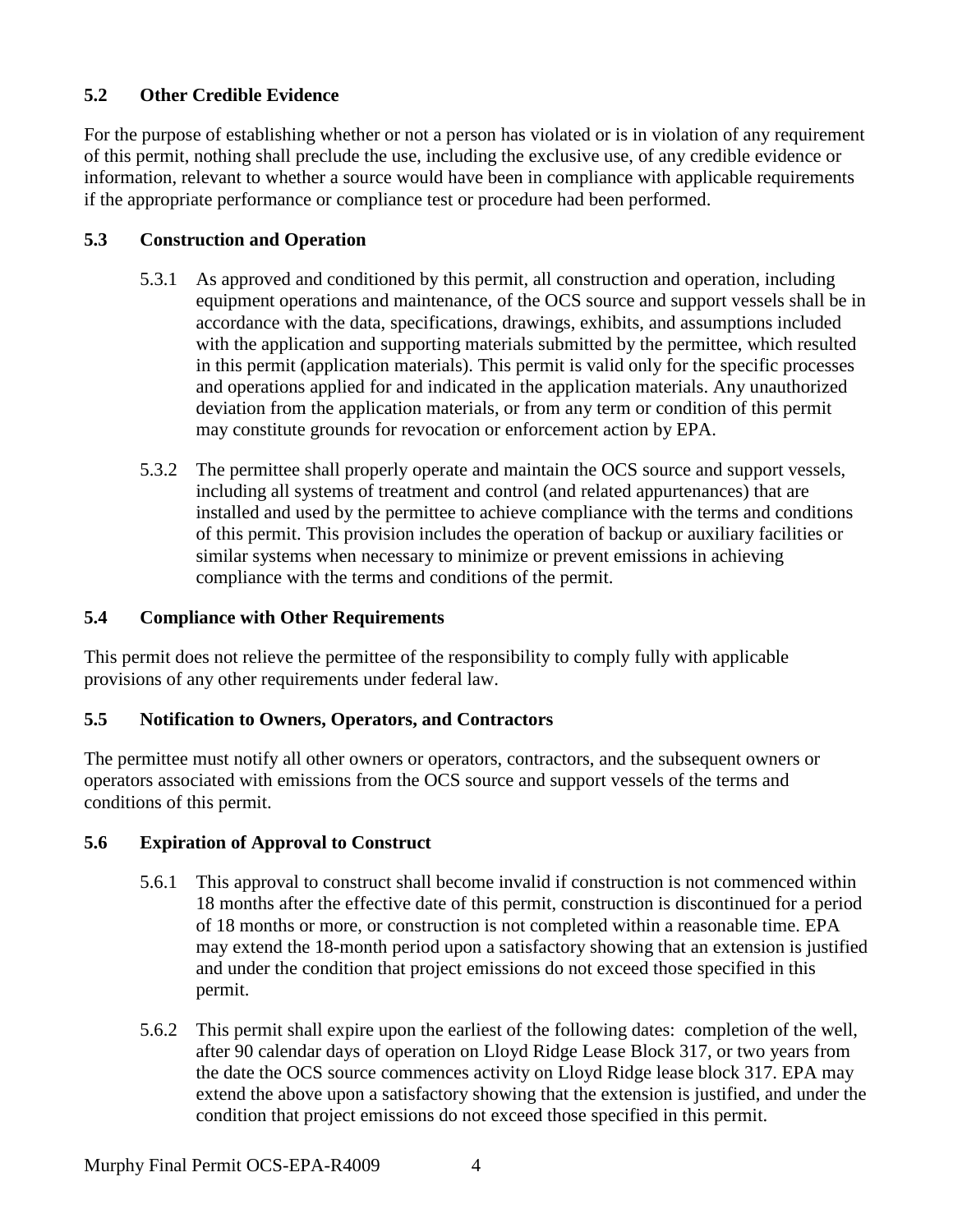### **5.7 Property Rights**

This permit does not convey any property rights of any sort or any exclusive privilege.

#### **5.8 Inspections**

The permittee, by accepting this permit, specifically agrees to allow authorized EPA personnel, upon presentation of credentials or other documents as may be required by law and at reasonable times, access to the premises where the permitted activity is located or conducted or where any records are required to be kept under the terms and conditions of this permit to:

- 5.8.1 Have access to and copy any records that must be kept under conditions of the permit, including but not limited to, information relating to the OCS source, support vessels, monitoring data, or compliance or noncompliance with the permit;
- 5.8.2 Inspect the OCS source, support vessels, equipment, practices, or operations regulated or required under this permit; and
- 5.8.3 Sample or monitor any substances or parameters at any location reasonably necessary to assure compliance with this permit or EPA rules.

Reasonable time may depend on the nature of the concern being investigated.

#### **5.9 Emergency Provisions**

- 5.9.1 In addition to any emergency or upset provision contained in any applicable requirement, the permittee may seek to establish that noncompliance with a technology-based emission limitation under this permit was due to an emergency. An emergency constitutes an affirmative defense to an action brought for non-compliance with such technology-based emission limitations if the permittee demonstrates, through properly signed, contemporaneous operating logs, or other relevant evidence that:
	- An emergency occurred and that the permittee can identify the cause(s) of the emergency;
	- The permitted facility was at the time being properly operated;
	- During the period of the emergency, the permittee took all reasonable steps to minimize levels of emissions that exceeded the emissions standards, or other requirements in this permit; and
	- The permittee submitted notice of the emergency to the EPA within two (2) working days of the time when emission limitations were exceeded due to the emergency. This notice must contain a description of the emergency, any steps taken to mitigate emissions, and corrective actions taken. This notice fulfills the requirements of Condition 5.12.2 of this permit, concerning notification of deviations.
- 5.9.2 In any enforcement proceeding, the permittee attempting to establish the occurrence of an emergency has the burden of proof.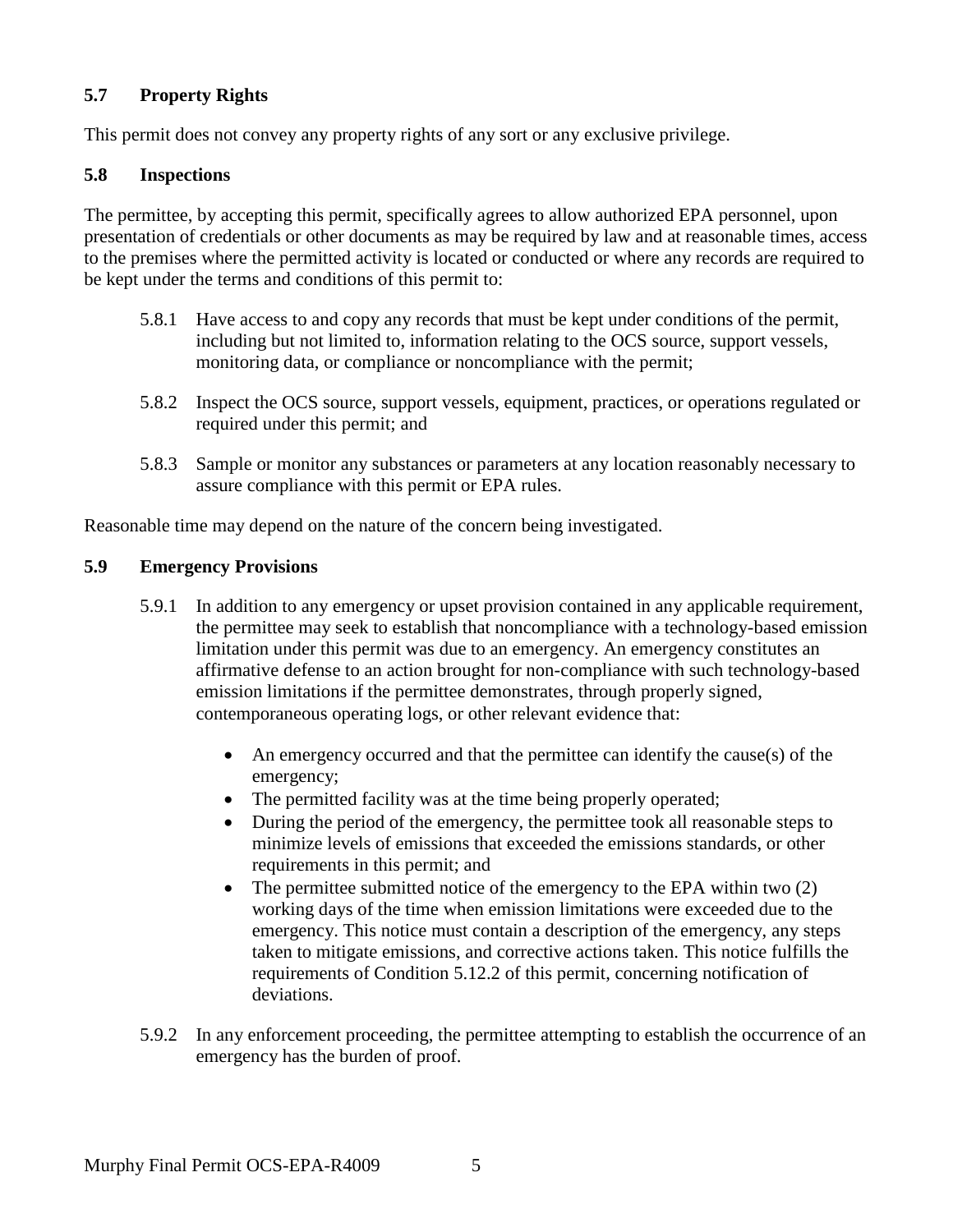5.9.3 An "emergency" means any situation arising from sudden and reasonably unforeseeable events beyond the control of the source, including acts of God, which situation requires immediate corrective action to restore normal operation, and that causes the source to exceed a technology-based emission limitation under the permit due to unavoidable increases in emissions attributable to the emergency. An emergency shall not include noncompliance to the extent caused by improperly designed equipment, lack of preventive maintenance, careless or improper operation, or operator error.

#### **5.10 Recordkeeping Requirements**

In accepting this permit, the permittee understands and agrees that all information relating to this permitted source which is submitted to EPA may be used by EPA as evidence in any enforcement case involving the permitted source arising under federal statutes, EPA rules, or rules enforceable by EPA.

- 5.10.1 This permit or a copy thereof shall be kept at the work site of the permitted activity.
- 5.10.2 The permittee shall furnish all records required by this permit.
- 5.10.3 During enforcement actions, the retention period for all records will be extended automatically unless otherwise stipulated by EPA.
- 5.10.4 The permittee shall hold at the corporate offices of Murphy, located at 16290 Katy Freeway, Suite 600, Houston, Texas 77094, records of all monitoring information required by the permit, copies of all reports required by this permit, and records of all data used to complete the application for this permit. These materials shall be retained at least five years from the date of the sample, measurement, report, or application unless otherwise specified.
- 5.10.5 Records of monitoring information shall include:
	- The date, emission unit or other place as defined in this permit, and time of sampling or measurements;
	- The results of such analyses and operating conditions as existing at the time of sample or measurement;
	- The person who performed the sampling or measurements;
	- The date(s) the analyses were performed; and
	- The analytical techniques or methods used.
- 5.10.6 When requested by EPA, the permittee shall furnish any information required by law which is needed to determine compliance with the permit. If the permittee becomes aware that relevant facts were not submitted or were incorrect in the permit application or in any report to EPA, such facts or information shall be corrected promptly.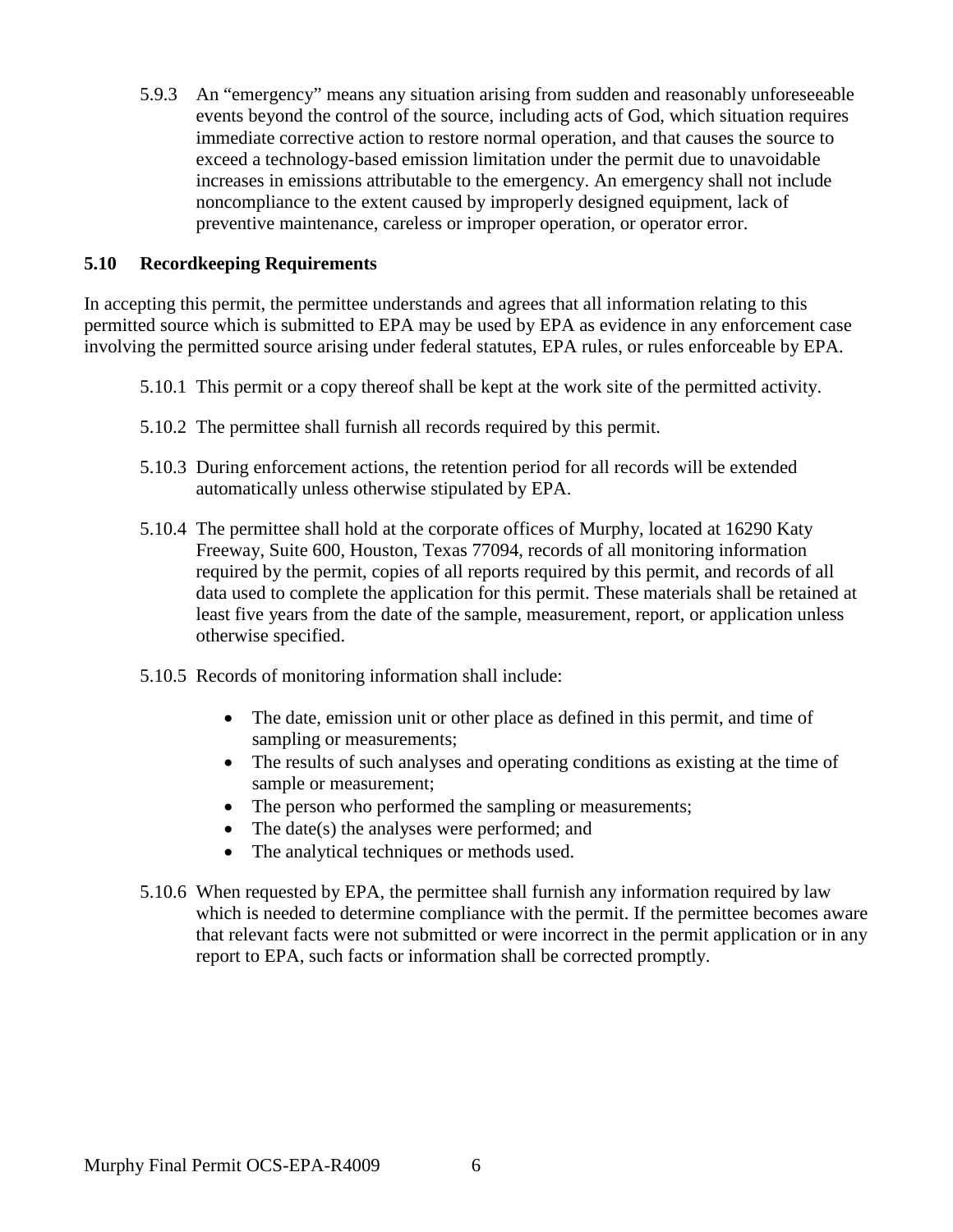5.10.7 All notifications, reporting or other communications relating to this permit shall be submitted to:

> Chief Air & EPCRA Enforcement Branch Air, Pesticides and Toxics Management Division U.S. EPA Region 4 61 Forsyth Street, SW Atlanta, GA 30303

In addition, electronic copies of the above-referenced notifications and communications shall be submitted to the following individuals at their corresponding email address:

| Name           | Email                                                                              | Phone        |
|----------------|------------------------------------------------------------------------------------|--------------|
| David Lloyd    | lloyd.david@epa.gov                                                                | 404-562-9216 |
| Jason Dressler | $dressler.java \oplus epa.gov$                                                     | 404-562-9208 |
| Gregg Worley   | $\underline{\text{worker}}, \underline{\text{greg}} \& \underline{\text{epa.gov}}$ | 404-562-9141 |

5.10.8 Any document required to be submitted under this permit shall be certified by the permittee as to truth, accuracy, and completeness. Such certification shall state that based on information and belief formed after reasonable inquiry, the statements and information in the document are true, accurate and complete. Such certification shall be made by the responsible official of the permittee, authorized to make such certification on behalf of the permittee. For purposes of this condition, the definition of "responsible official" at 40 CFR § 71.2 shall apply.

#### **5.11 Permit Revision or Amendment**

This permit may be revised and reissued or amended by EPA, as necessary for cause, including, but not limited to, the following reasons:

- 5.11.1 This permit contains a material mistake;
- 5.11.2 Materially inaccurate statements were made in establishing the terms or conditions of this permit; or
- 5.11.3 To assure compliance with CAA requirements.

#### **5.12 Excess Emission and Permit Deviation Reports**

The permittee shall report all emissions or operations that exceed or deviate from the terms and conditions of this permit as follows:

- 5.12.1 As soon as possible after the event commences or is discovered, but not more than 24 hours following discovery, report any excess emissions or deviations that present a potential threat to human health or the environment;
- 5.12.2 Within two working days after the event commenced or was discovered, report an unavoidable emergency, malfunction, or non-routine repair that caused emissions in excess of an emission limit;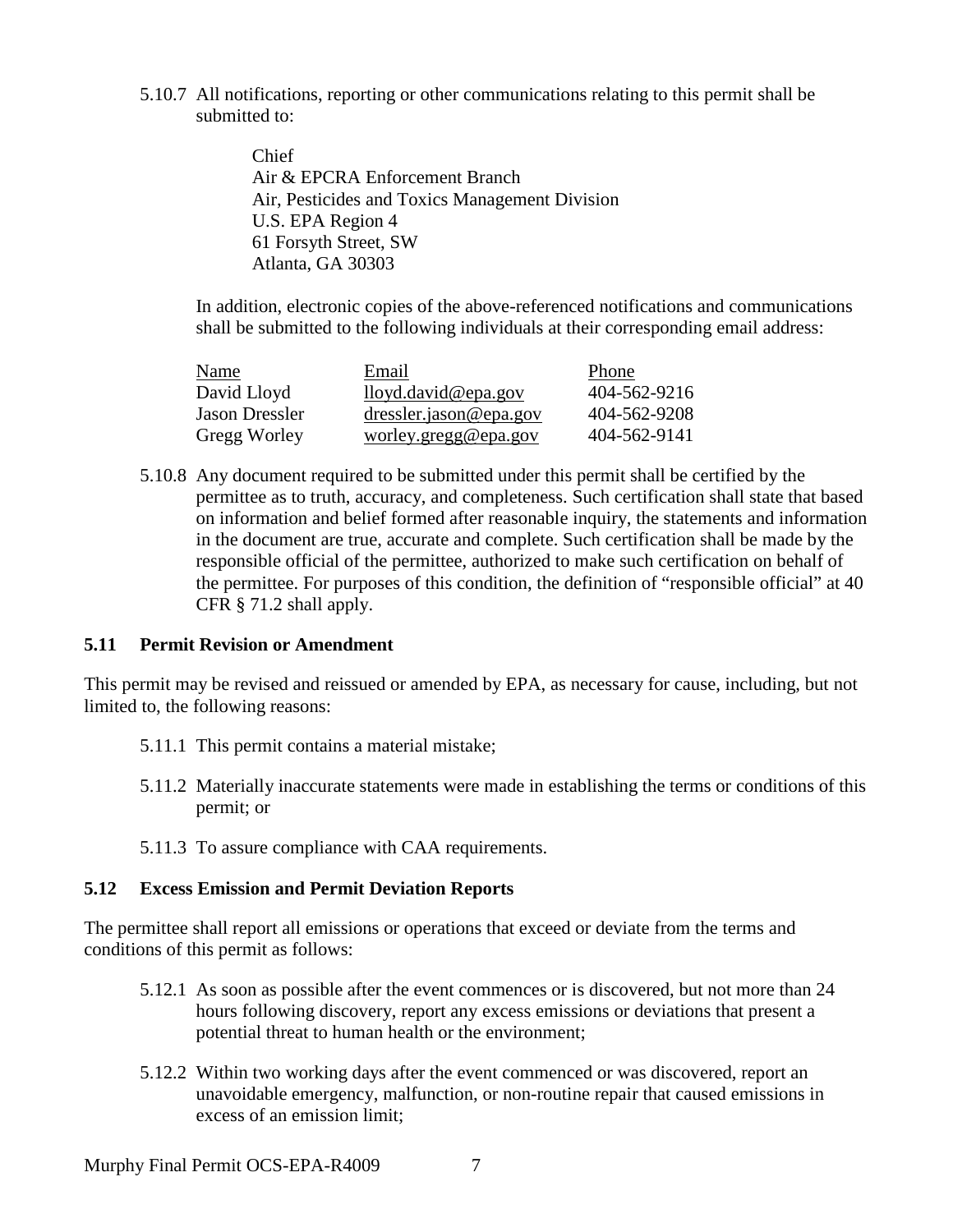- 5.12.3 Report all other excess emissions, permit deviations and failures to monitor as follows:
	- 5.12.3.1 Within 10 working days of when the excess emissions or deviation occurs, except as provided in Condition 5.12.3.2; and
	- 5.12.3.2 If continuous or recurring excess emissions are not corrected, report within 48 hours of discovery.
- 5.12.4 When reporting excess emissions or permit deviations, the permittee must report in writing the following information. For reporting under 5.12.1 and 5.12.2, if information required below is not available at the time of the report, the permittee shall submit the additional information within 10 working days of the initial report:
	- OCS Source (Facility) Name;
	- OCS Air Permit Number;
	- Company Name;
	- Date/Time when the deviation was discovered:
	- Date/Time when the event began (24hr clock);
	- Date/Time when the event ended (24hr clock);
	- Duration of the event: (hrs: min) or days (total number of hours, minutes, or days, if intermittent then include only the duration of the deviation);
	- If the deviation was intermittent or continuous;
	- Brief description of what happened and the cause, including information regarding the operating conditions during the deviation;
	- Identification of the emission unit(s) or source(s) involved in the event, using the same identification number(s) and name(s) as in the permit;
	- Identification of each emission limit potentially exceeded during the event and the level of exceedance, if applicable;
	- Whether the deviation was unavoidable;
	- Describe corrective action taken and action taken to prevent future recurrence; and
	- Certification: Based on information and belief formed after reasonable inquiry, certify that the statements and information reported are true, accurate, and complete.
- 5.12.5 For the purposes of Conditions 5.12.1 through 5.12.4, deviation means any situation in which the permittee fails to meet a permit term or condition. A deviation is not always a violation. A deviation can be determined by observation or through review of data obtained from any testing, monitoring, or record keeping required by this permit. For a situation lasting more than 24 hours, each 24-hour period is considered a separate deviation. Included in the meaning of deviation are any of the following:
	- A situation where emissions exceed an emission limitation or standard;
	- A situation where process or emissions control device parameter values indicate that an emission limitation or standard has not been met;
	- A situation in which observations or data collected demonstrate noncompliance with an emission limitation or standard or any work practice or operating condition required by the permit (including indicators of compliance revealed through parameter monitoring); and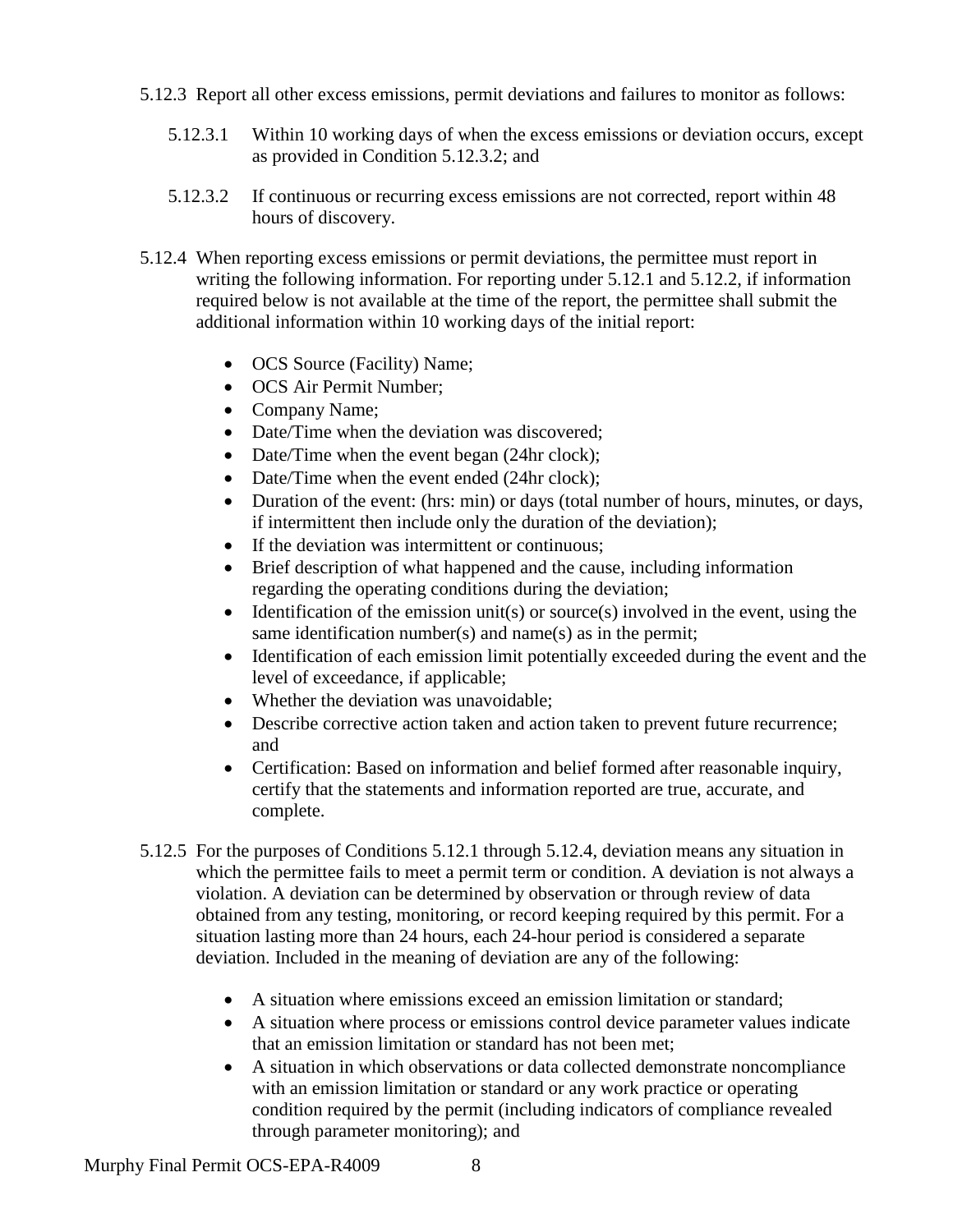- A situation in which any testing, monitoring, recordkeeping or reporting required by this permit is not performed or not performed as required.
- 5.12.6 If requested by EPA, the permittee shall provide a more detailed written report to follow up on an excess emissions/deviation report.
- 5.12.7 Except as provided for in this permit, nothing in this permit shall be construed to relieve the permittee from civil or criminal penalties for noncompliance.

### **5.13 Compliance Certification**

In accordance with Conditions 5.10.7 and 5.10.8, the permittee shall submit to EPA within 90 days of completion of the drilling of the well, and within 30 days of the completion of the tie-back/completion of the well, if not conducted concurrently, a compliance certification report which contains the following:

- 5.13.1 For each permit term and condition, including terms and conditions for monitoring, recordkeeping and reporting:
	- 5.13.1.1 Certify the compliance status over the duration of each phase of the project consistent with the monitoring required by this permit;
	- 5.13.1.2 State whether compliance was intermittent or continuous; and
	- 5.13.1.3 Briefly describe each method used to determine the compliance status.
- 5.13.2 A summary of  $NO_x$ , CO,  $PM/N_{10}/PM_{2.5}$ , SO<sub>2</sub>, VOC, CO<sub>2</sub>e and HAP emissions in tons per year emitted by each emissions unit regulated under this permit during the duration or phase of the project based on recorded data, such as actual fuel usage and actual hours of operation.

## **5.14 Safe Shutdown**

As provided in 40 CFR § 55.9(c), if this OCS source is ordered to cease operation of any piece of equipment due to enforcement action taken by EPA, the shutdown will be coordinated by EPA with the Bureau of Safety and Environmental Enforcement, the United States Coast Guard, the permittee, and the operator to assure that the shutdown will proceed in a safe manner. No shutdown action will occur until after EPA's consultation with these agencies, but in no case will initiation of the shutdown be delayed by more than 24 hours after EPA consults with these agencies. The initiation of the shutdown process will not preclude procedures necessary to ensure safety.

## **5.15 Transfer of Ownership**

In the event of any changes in control or ownership of the OCS source, this permit shall be binding on all subsequent owners and operators. The permittee shall notify the succeeding owner and/or operator of the existence of this permit and its conditions by letter, a copy of which shall be forwarded to EPA Region 4.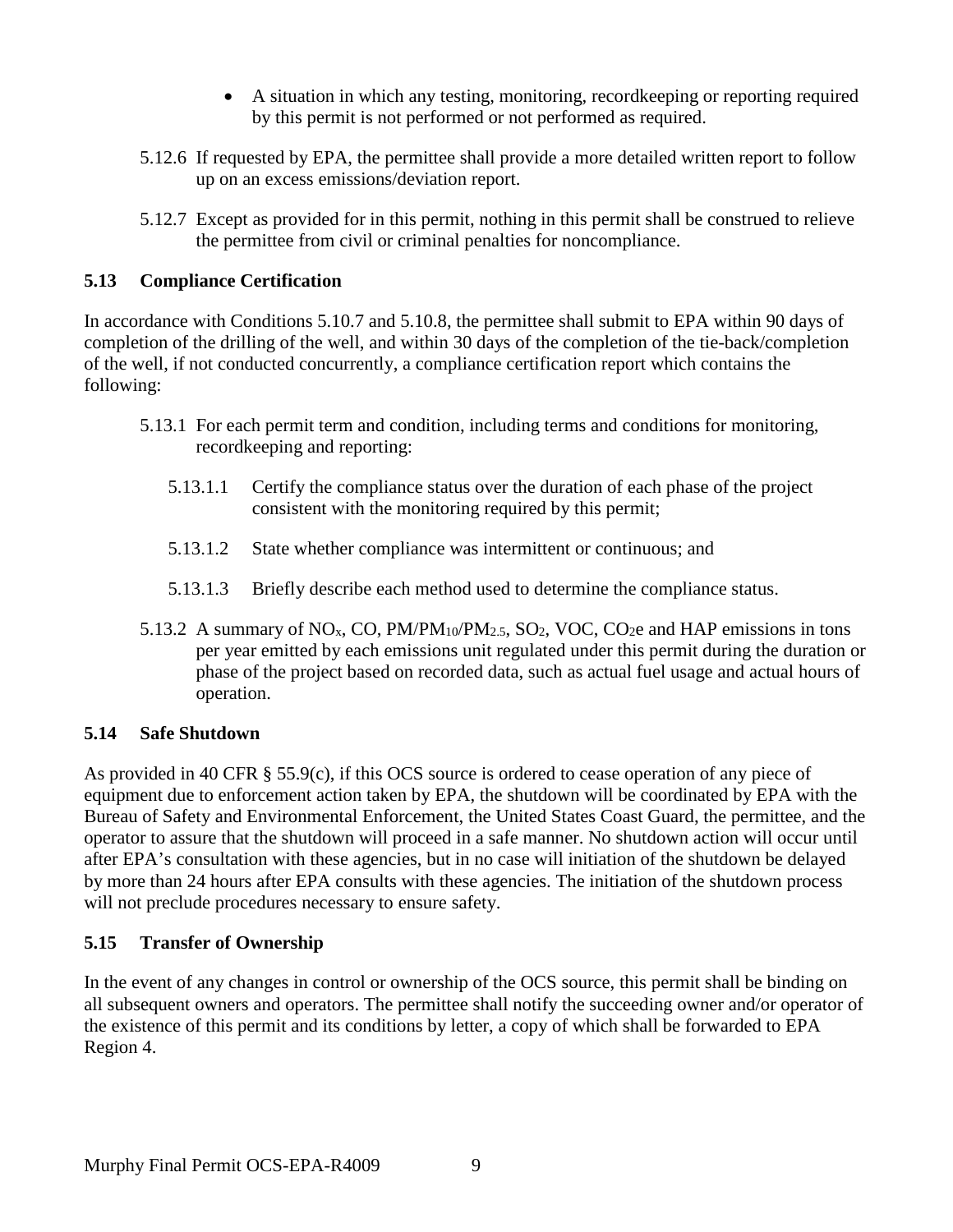### **5.16 Severability**

The provisions of this permit are severable, and, in the event of any challenge to any portion of this permit or if any provision of the permit is held invalid, the remainder of this permit shall remain valid and in force.

## **6 SPECIFIC CONDITIONS**

#### **6.1 Notification**

- 6.1.1 At least 10 days prior to entering the drill site, the permittee shall notify EPA in accordance with Condition 5.10.7 of this permit, of the following information:
	- 6.1.1.1 The location of the proposed drill site, using coordinates in the following formats:
		- Latitude and longitude, and
		- Universal Transverse Mercator grid system.
	- 6.1.1.2 The proposed date that the *Ocean Confidence* drilling vessel will enter the lease block and commence construction or operation, and the probable duration of operation at that location.
- 6.1.2 Not less than 24 hours prior to commencing construction or operation and in accordance with Condition 5.10.7, the permittee shall notify EPA of any changes to the information provided in Condition 6.1.1.
- 6.1.3 Construction and operation as an OCS source shall not exceed 90 calendar days to be completed within a two year period from the time the source commences drilling activity on Lloyd Ridge 317. Each partial day that the *Ocean Confidence* is operated as an OCS source shall be counted as a calendar day. For each drill site at which the O*cean Confidence* operates, the permittee shall record the following to be reported with the Compliance Certification Report as set forth by Condition 5.13:
	- 6.1.3.1 The date and hour that the *Ocean Confidence* became an OCS Source at that drill site, and
	- 6.1.3.2 The date and hour that the *Ocean Confidence* ceased to be an OCS Source at that drill site.
- 6.1.4 The permittee shall maintain a record of any time the O*cean Confidence* is put into dry dock or emissions units DR-GE-09, DR-GE-10 or DR-GE-11 experience downtime of 24 days or more beginning with the effective date of this permit and during the pendency of this permit to be reported with the Compliance Certification Report as set forth by Condition 5.13. The report shall specify the length of downtime for each engine DR-GE-09, DR-GE-10 and DR-GE-11 in calendar days and the cause of downtime. This requirement shall end upon completion of upgrade of the referenced engines to IMO Tier I standards, as required by condition 6.5.2.3, or upon receipt by EPA of a schedule to complete the upgrades prior to commencement of drilling operations in Lloyd Ridge lease block 317.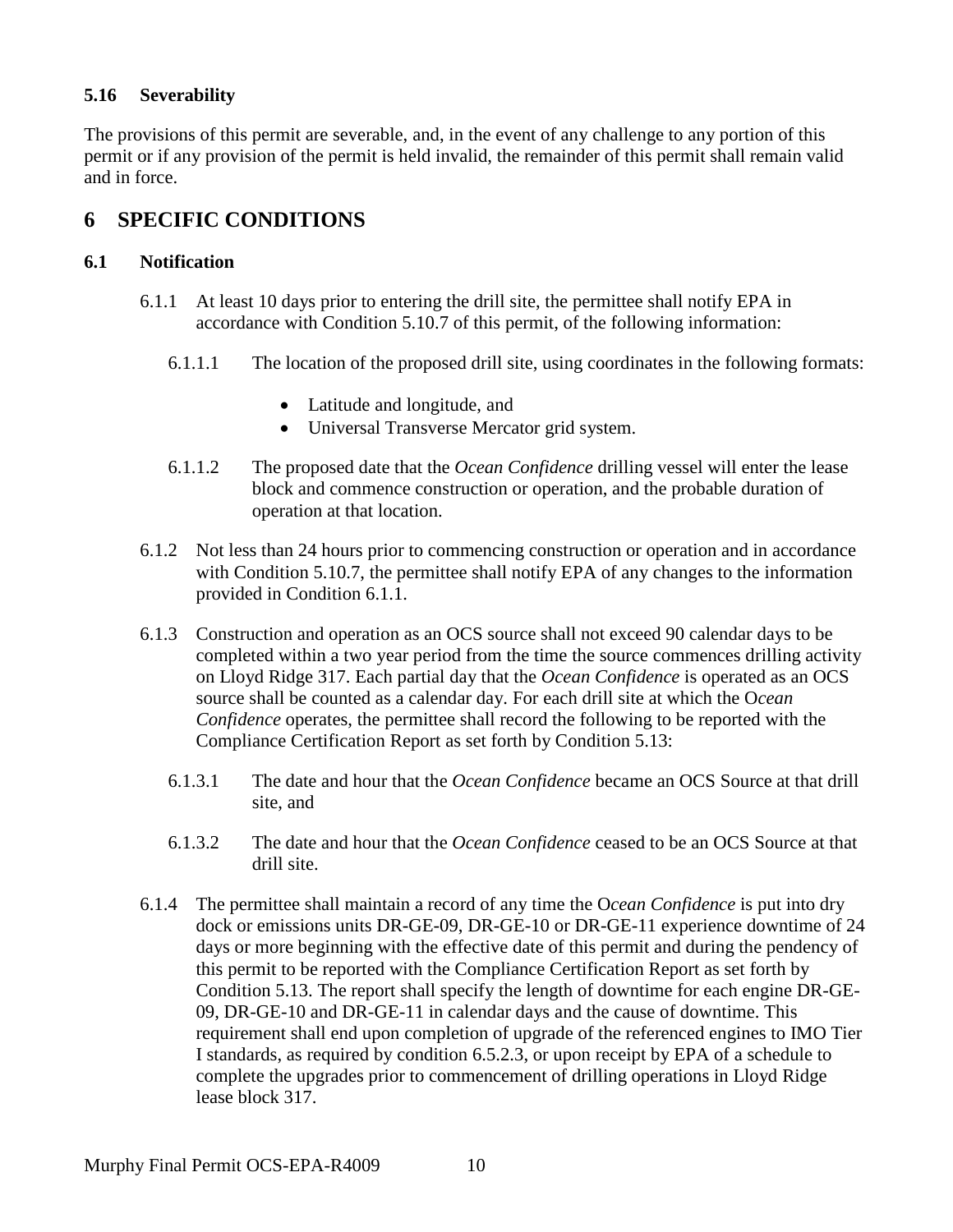### **6.2 Support Vessel Identification**

The permittee shall maintain records in accordance with Condition 5.10, of the engine specifications, operating time within 25 nautical miles of the *Ocean Confidence*, and emission estimates for any support vessel used in place of or in addition to the *Andrea Chouest* (work boat) and the *Alice G. McCall* (crew boat). These records shall be submitted as part of the Compliance Certification Report in accordance with Condition 5.13. Also, any support vessels used in place of or in addition to the *Andrea Chouest* (work boat) and the *Alice G. McCall* (crew boat) shall meet Condition 6.9.

### **6.3 Source-wide SO2 Emission Limit**

The permittee shall not combust any fuel with sulfur content greater than 0.05 percent by weight, as determined by Condition 6.3.1, in any diesel-fueled emission unit on the *Ocean Confidence* or in any support vessel.

- 6.3.1 The permittee shall obtain a certification of sulfur content for each shipment of fuel from the fuel supplier (the certification must indicate the sulfur content was determined by an approved EPA method), or the permittee shall obtain representative fuel samples using one of the methods in 40 CFR § 80.330 and shall determine the sulfur content of the fuel using one of the methods in 40 CFR § 80.580.
- 6.3.2 Monitoring and Recordkeeping
	- 6.3.2.1 Prior to mobilizing the *Ocean Confidence* drilling vessel for activities covered by this permit, the permittee shall determine and record the sulfur content of the fuel on the *Ocean Confidence* and the support vessels using the procedures in Condition 6.3.1.
	- 6.3.2.2 Thereafter, the permittee shall determine and record the sulfur content upon receiving each fuel shipment, as follows:
		- Obtain a certification of sulfur content for each shipment of fuel from the fuel supplier; or
		- Obtain a representative sample of the fuel delivered and analyze the sample for sulfur content using the procedures in Condition 6.3.1.

### **6.4 Source-wide PM2.5 and VOC Emissions Limits**

- 6.4.1 The permittee shall not discharge or cause the discharge into the atmosphere in excess of the following limits for the total emissions from all units permitted on the *Ocean Confidence* drilling vessel:
	- 6.4.1.1 VOC: 39 tons per year on a 12-month rolling total.
	- 6.4.1.2 PM2.5: 9.9 tons per year on a 12-month rolling total.
- 6.4.2 Compliance with this operating limit shall be demonstrated by calculating and maintaining a record of monthly fuel consumption as required by Conditions 6.8 and 6.9 and determining emissions from all diesel units by multiplying fuel usage by the pollutant-specific emissions rates presented in the application.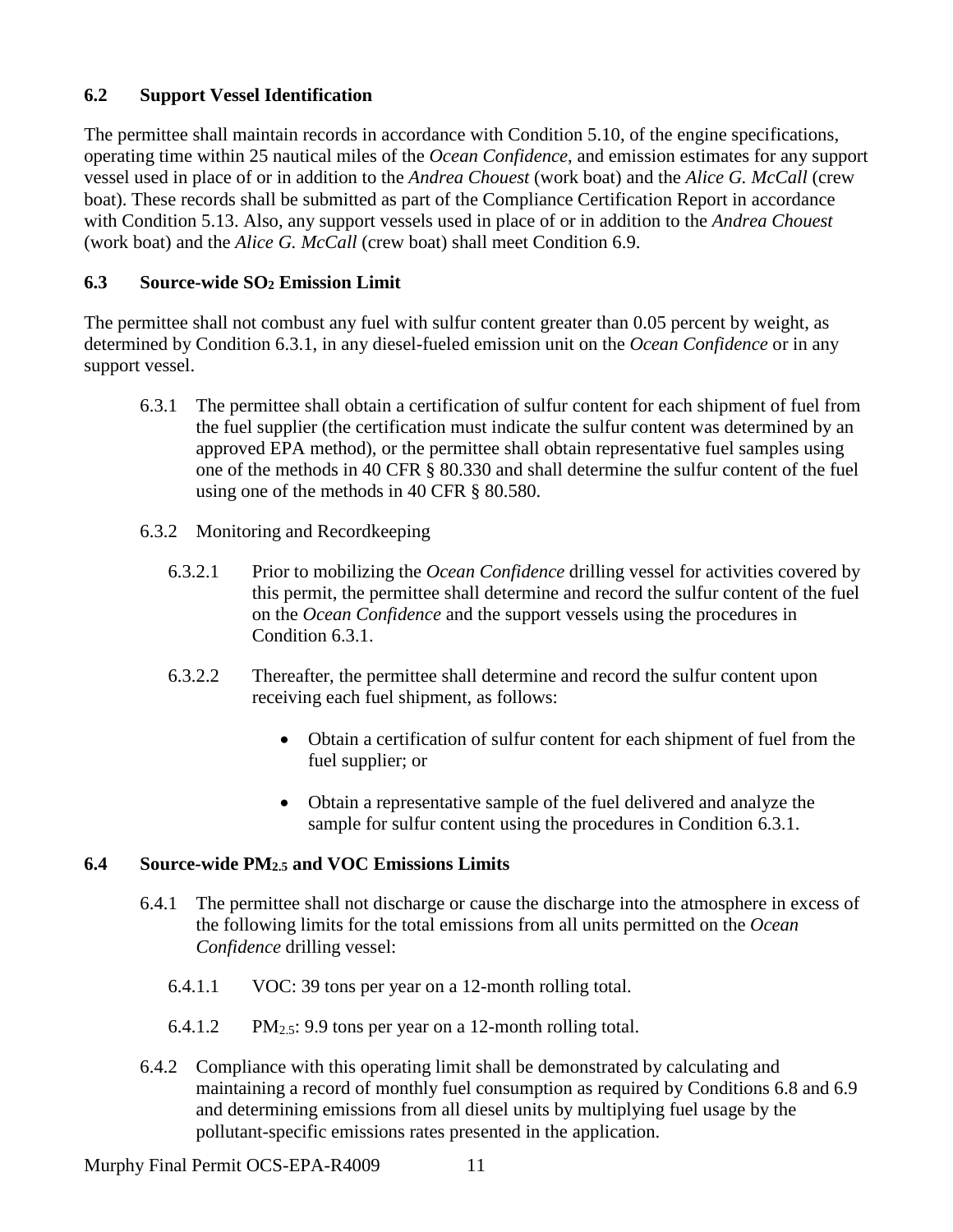#### **6.5** *Ocean Confidence* **NOx Emission Limits for Large Non-emergency Diesel Units**

- 6.5.1 Source Identification: Main Propulsion Generators (DR-GE-01 through DR-GE-08)
	- 6.5.1.1 The permittee shall not discharge or cause the discharge of emissions into the atmosphere for each engine in excess of 12.1 g/kW-hr  $NO<sub>x</sub>$  on a rolling 24-hour average.
	- 6.5.1.2 BACT Work Practice Standard: Use of engine with turbo charger/after cooler, an enhanced work practice power management and  $NO<sub>x</sub>$  emissions maintenance system as set forth in Condition 6.5.3, and good combustion and maintenance practices based on the current manufacturer's specifications for this engine as described in the revised BACT analysis dated June 22, 2011 of the OCS permit application materials.
- 6.5.2 Source Identification: Drill Floor and Crew Quarters Electrical Generators (DR-GE-09 through DR-GE-11)
	- 6.5.2.1 The permittee shall not discharge or cause the discharge of emissions into the atmosphere for each engine in excess of 26 g/kW-hr  $NO<sub>x</sub>$  on a rolling 24-hour average.
	- 6.5.2.2 BACT Work Practice Standard: Use of engine with turbo charger/after cooler, an enhanced work practice power management and  $NO<sub>x</sub>$  emissions maintenance system as set forth in Condition 6.5.3, and good combustion and maintenance practices based on the current manufacturer's specifications for this engine as described in the revised BACT analysis dated June 22, 2011 of the OCS permit application materials.
	- 6.5.2.3 In the event the *Ocean Confidence* has scheduled downtime for the drilling floor and hotelling engines DR-GE-09, DR-GE-10, or DR-GE-11 for more than 24 consecutive days under this permit or during the pendency of this permit, one or more of engines, as can be achieved in the scheduled time, DR-GE-09 through DR-GE-11 must be upgraded to IMO Tier 1 standards. Compliance with this condition is not required if the *Ocean Confidence* does not perform drilling activities in Lloyd Ridge lease block 317.
	- 6.5.2.4 At such time as upgrades to IMO Tier 1 standards are completed on engines DR-GE-09, DR-GE-10, or DR-GE-11, the BACT emission limit shall not be in excess of 12.1 g/kW-hr  $NO<sub>x</sub>$  on a rolling 24-hour average for each upgraded engine.
- 6.5.3 The permittee shall properly monitor and record the following parameters once every 30 seconds for 30 minutes twice a day:
	- Charge Air Pressure (bar) before and after air cooler;
	- Charge Air Temperature (Celsius) before and after air cooler;
	- Turbocharger RPM A& B (RPM);
	- Exhaust Air Temperature (Celsius);
	- Engine Air Inlet Pressure (mbar);
	- Engine Air Inlet Temperature (Celsius);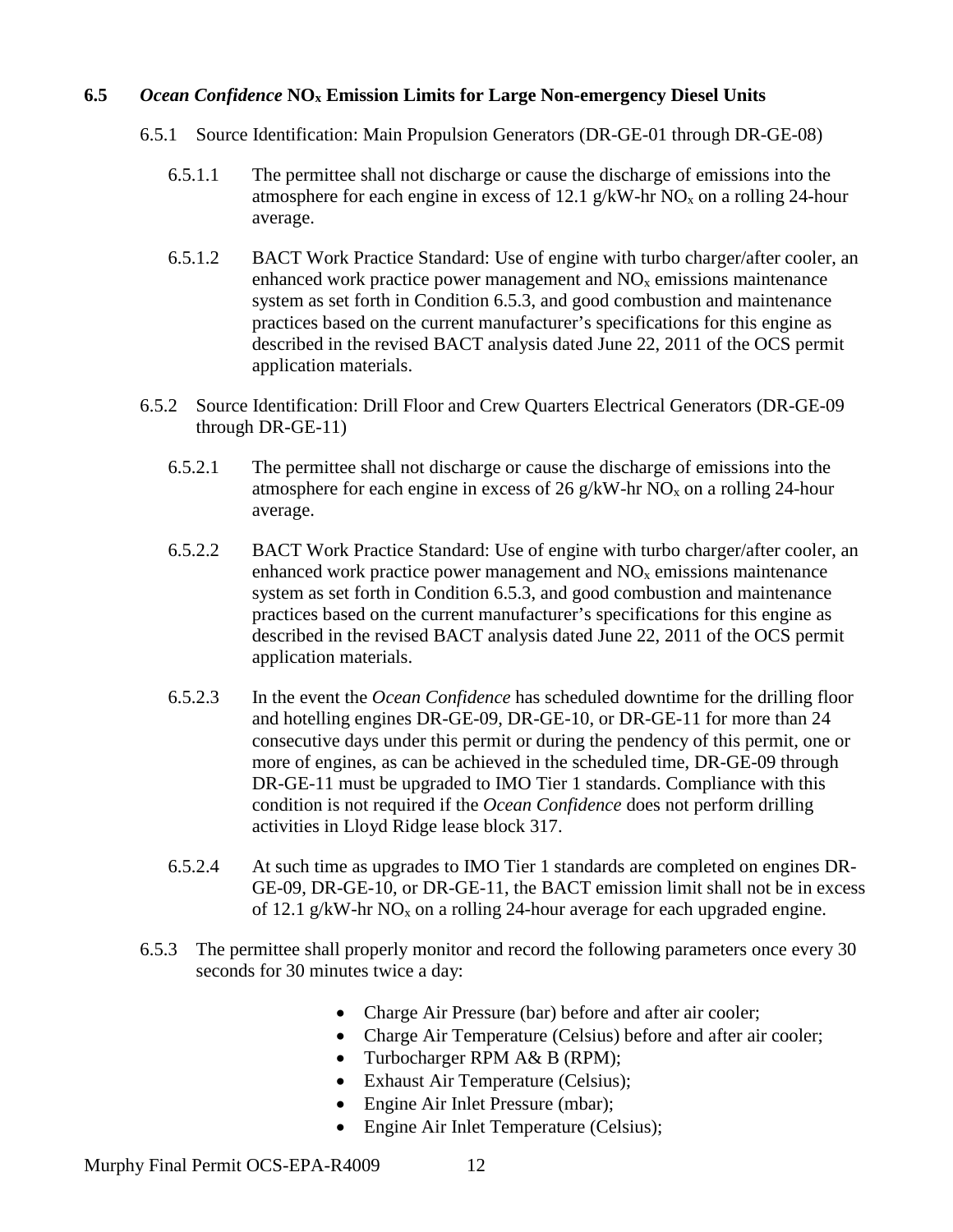- Engine Air Inlet Relative Humidity (%);
- Generator Load (kW); and
- NO<sub>x</sub>, O<sub>2</sub> Emission Concentration (ppm).

#### **6.6 Compliance Monitoring and Recordkeeping Requirements for Large Non-emergency Diesel Units**

The permittee shall monitor emissions from diesel units DR-GE-01 through DR-GE-11 as defined in Conditions 6.5.1 and 6.5.2 by the use of either an EPA-approved continuous emissions monitoring system or an EPA-approved alternative parametric monitoring method, or, with prior written approval by EPA, a stack testing emissions monitoring system as described in Conditions 6.6.1 through 6.6.3.

- 6.6.1 Continuous Emissions Monitoring (Compliance Monitoring Option #1)
	- 6.6.1.1 The permittee shall properly install, maintain in good working order, and operate a continuous emissions monitoring system to monitor emissions from the diesel units specified and to determine compliance with the emissions limits in Conditions 6.5.1 and 6.5.2 .
	- 6.6.1.2 The permittee shall obtain stack gas volumetric flow rates using a calibrated flow monitor that records data on a continuous basis.
	- 6.6.1.3 The permittee shall monitor and record electrical power produced in kW-hr.
	- 6.6.1.4 The permittee shall install, calibrate and maintain the continuous emissions monitoring system with a plan approved by EPA.
	- 6.6.1.5 The quality assurance plan used by the permittee for the certification and operation of the continuous emissions monitoring system shall be made available to EPA upon request.
	- 6.6.1.6 To demonstrate compliance, the permittee shall determine the average emission rate (g/kW-hr) for each unit from the hourly emission rate results in each rolling 24-hour period.
- 6.6.2 Parametric Monitoring (Compliance Monitoring Option #2)
	- 6.6.2.1 The permittee shall properly monitor emissions from the diesel units specified in Conditions 6.5.1 and 6.5.2 by using an EPA-approved parametric monitoring measurement system.
	- 6.6.2.2 In accordance with Condition 6.6.2.1, the permittee shall properly monitor and record parameters as defined in the EPA-approved measurement system and at a frequency defined by the measurement system. Such a system, for example, could include monitoring and recording the following parameters once every 30 seconds for 30 minutes twice a day:
		- Charge Air Pressure (bar) before and after air cooler;
		- Charge Air Temperature (Celsius) before and after air cooler;
		- Turbocharger RPM A& B (RPM);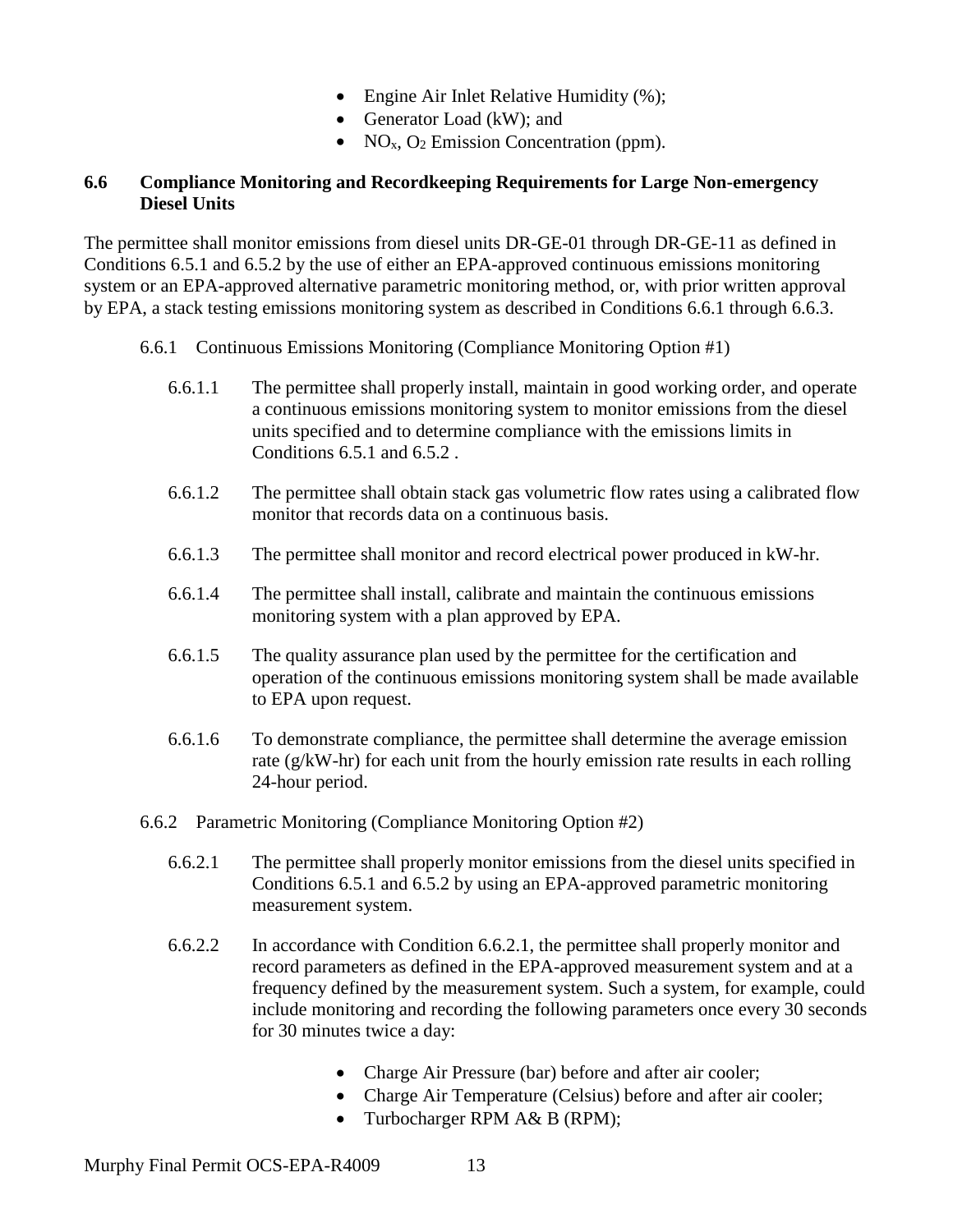- Exhaust Air Temperature (Celsius);
- Engine Air Inlet Pressure (mbar);
- Engine Air Inlet Temperature (Celsius);
- Engine Air Inlet Relative Humidity (%);
- Generator Load (kW); and
- NO<sub>x</sub>, CO<sub>i</sub>. O<sub>2</sub> Emission Concentration (ppm).
- 6.6.3 Stack Testing Emissions Monitoring (Compliance Monitoring Option #3)
	- 6.6.3.1 The permittee shall properly monitor emissions from the diesel units defined in Conditions 6.5.1 and 6.5.2, by using stack testing data collected according to an the EPA approved protocol to prepare a graph of engine load versus emission rates expressed in grams per kilowatt- hour (g/kW-hr) for each engine. Data collected prior to issuance of this permit may be used with the EPA approval.
	- 6.6.3.2 Within 90 days of the start of the drilling campaign, the eleven large nonemergency diesel engines, DR-GE-01 through DR-GE-11, shall be stack tested under the requirements of this section.
	- 6.6.3.3 Each stack test shall be conducted at three different loads within the expected range of operations.
	- 6.6.3.4 At a minimum, each stack test shall test for emissions of  $NO<sub>x</sub>$ ,  $PM<sub>2.5</sub>$ , and VOC emissions.
	- 6.6.3.5 During each test run, the permittee shall monitor and record the following information:
		- Density of the fuel used (in lbs/gallon);
		- Heat content of the fuel used (in Btu/gallon); and
		- Electrical power produced (in kW-hr).
	- 6.6.3.6 For each engine, each load, and each pollutant, the permittee shall determine emission rates in g/kW-hr.
	- 6.6.3.7 Data collected pursuant to Condition 6.6.3.1 shall be used to prepare a graph of engine load versus emission rates expressed in g/kW-hr for each engine. Plot the engine load as the independent (or x) variable and the pollutant emission rates as the dependent (or y) variable for each load point tested. Construct the graph by drawing straight -line segments between each load point. Draw a horizontal line to the y-axis from the minimum load point tested.
	- 6.6.3.8 Use the information recorded per Conditions 6.6.3.3 through 6.6.3.6, along with the graph of engine load versus emission rates to determine the emission rate in g/kW-hr for each engine load recorded. Linear interpolation shall be used to determine the emission rate when the actual load falls between two tested load points. When the engine load exceeds the maximum load measured during the stack testing, report the  $g/kW$ -hr emission rate obtained for the highest load point tested during the most recent stack test. Calculate the average emission rate for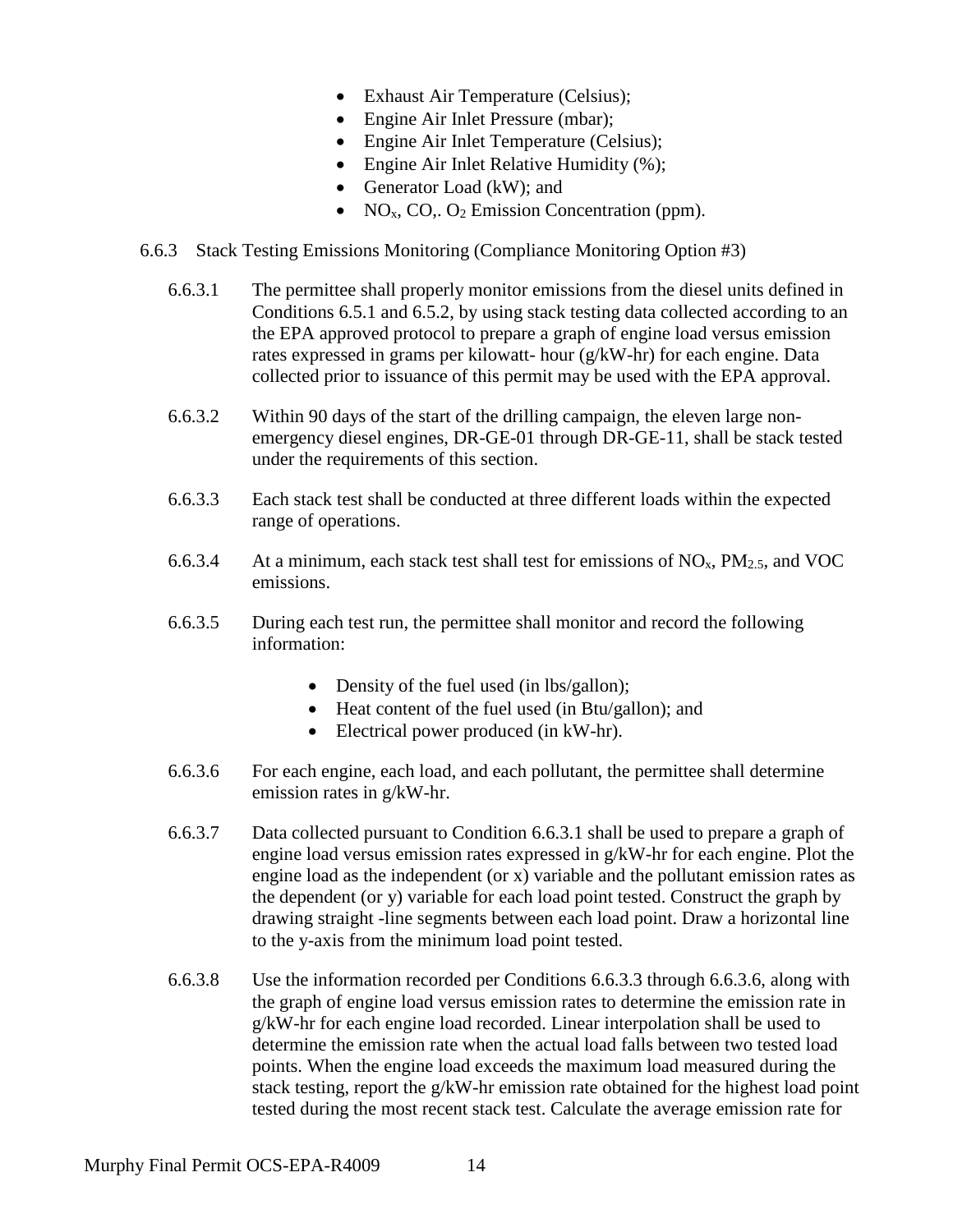each hour of operation from all the individual emission rate results recorded during the hour.

- 6.6.3.9 When records of engine load are not available, substitute the highest g/kW-hr emission rate calculated for all the load points tested during the most recent stack test.
- 6.6.3.10 To demonstrate compliance, determine the average emission rate  $(g/kW-hr)$  for each unit from the hourly emission rate results in each rolling 24 hour period.

#### **6.7** *Ocean Confidence* **NOx Emission Limits for Large Emergency Electrical Generator and Small Diesel Units**

- 6.7.1 Source Identification: Emergency Electrical Generator (DR-GE-12)
	- 6.7.1.1 The permittee shall not discharge or cause the discharge of emissions into the atmosphere in excess of  $0.22$  tons of  $NO<sub>x</sub>$  for the duration of the project.
	- 6.7.1.2 Operating Limit: This unit shall be operated no more than 26 hours total for the duration of this project of non-emergency, planned operation time.
	- 6.7.1.3 BACT Work Practice Standard: Use of good combustion and maintenance practices based on the current manufacturer's specifications for this engine.
- 6.7.2 Source Identification: Pressure Washer (DR-PW-01)
	- 6.7.2.1 Operating Limit: This unit shall be operated no more than 624 hours total for the duration of this project.
	- 6.7.2.2 BACT Work Practice Standard: Use of EPA-certified Tier 1 engine and good combustion and maintenance practices based on the current manufacturer's specifications for this engine.
- 6.7.3 Source Identification: Wire Line Unit (DR-WL-01)
	- 6.7.3.1 Operating Limit: This unit shall be operated no more than 384 hours total for the duration of this project.
	- 6.7.3.2 BACT Work Practice Standard: Use of EPA-certified Tier 2 engine and good combustion and maintenance practices based on the current manufacturer's specifications for this engine.
- 6.7.4 Source Identification: Cementing Units (DR-CU-01 and DR-CU-02)
	- 6.7.4.1 Operating Limit: Each unit shall be operated no more than 180 hours total for the duration of this project.
	- 6.7.4.2 BACT Work Practice Standard: Use of EPA-certified Tier 2 engines and good combustion and maintenance practices based on the current manufacturer's specifications for these engines.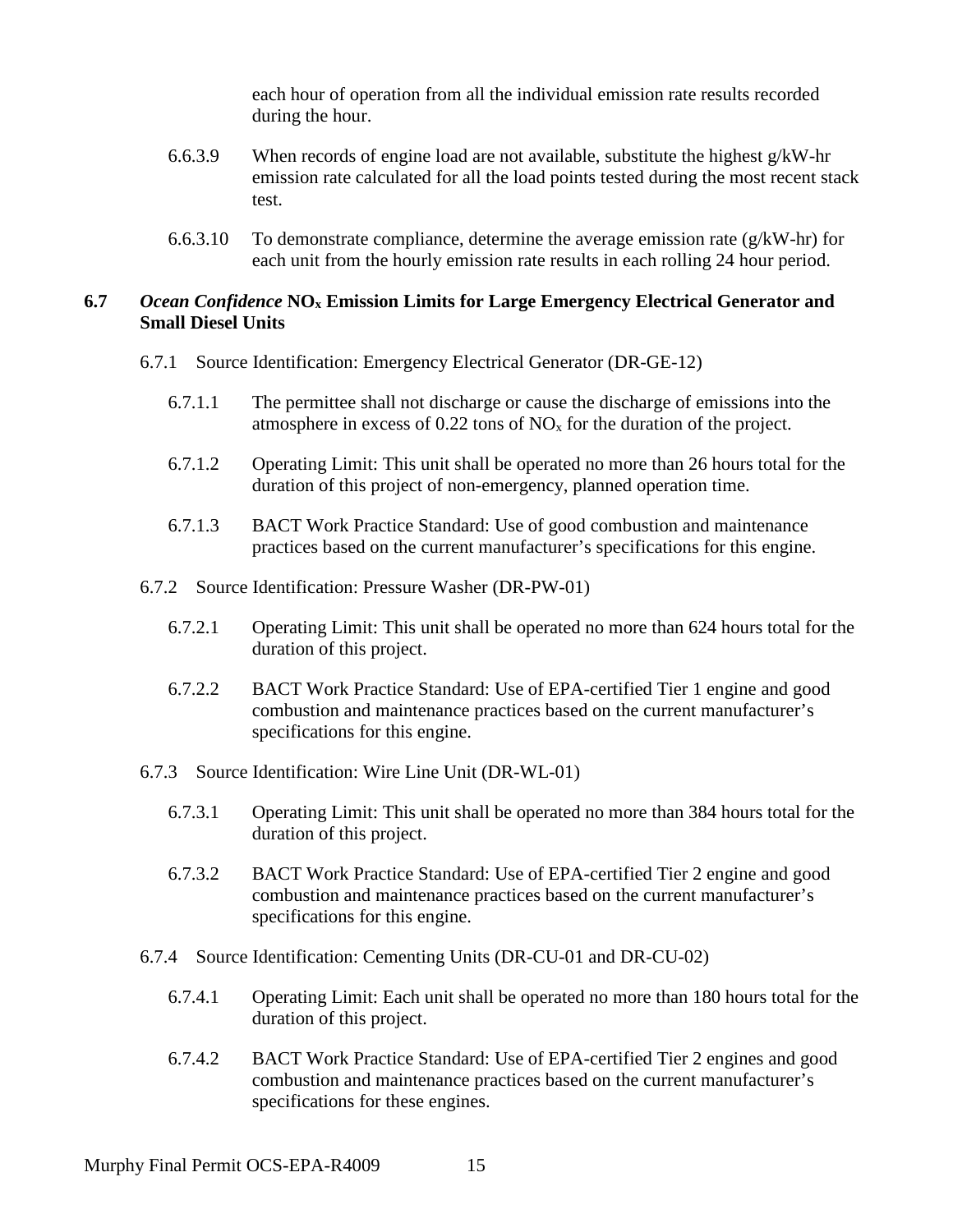- 6.7.5 Source Identification: Emergency Air Compressor (DR-AC-01)
	- 6.7.5.1 Operating Limit: This unit shall be operated no more than 13 hours total for the duration of this project of non-emergency, planned operation time.
	- 6.7.5.2 BACT Work Practice Standard: Use of good combustion and maintenance practices based on the current manufacturer's specifications for this engine.
- 6.7.6 Source Identification: Escape Capsules (DR-EC-01 through 04) and Fast Rescue Craft (DR-FRC-01)
	- 6.7.6.1 Operating Limit: Each unit shall be operated no more than 13 hours total for the duration of this project of non-emergency, planned operation time.
- 6.7.7 Compliance Demonstration Method: Compliance with operating limits set forth in Conditions 6.7.1 through 6.7.6 will be assured by maintaining a record of operating time for each unit in accordance with Condition 6.7.8.
- 6.7.8 Monitoring and Recordkeeping Requirements: For each unit identified in Conditions 6.7.1 through 6.7.6, the permittee shall monitor and maintain a record with the following information:
	- Unit ID;
	- Date/time engine started;
	- Date/time engine shut down;
	- Name of person operating equipment (printed); and
	- Signature of person operating equipment.

### **6.8** *Ocean Confidence* **Drilling Vessel Fuel Consumption Limit**

- 6.8.1 Operating Limit: The *Ocean Confidence* drilling vessel is limited to the consumption of 500 barrels per day of diesel fuel, not to exceed 1,890,000 gallons of diesel fuel for the duration of this project.
- 6.8.2 Compliance Demonstration Method: Compliance with this operating limit will be assured by maintaining a record of fuel consumption for the duration of this project.
- 6.8.3 Monitoring and Recordkeeping Requirements: The permittee shall monitor and maintain a record of the following information:
	- Initial number of barrels/gallons of diesel fuel on the *Ocean Confidence* at the beginning of the project;
	- Date of each diesel fuel delivery;
	- Number of barrels/gallons of diesel fuel in each delivery;
	- Name of person recording delivery (printed);
	- Signature of recorder; and
	- Final number of barrels/gallons of diesel fuel on the *Ocean Confidence* at the end of the project.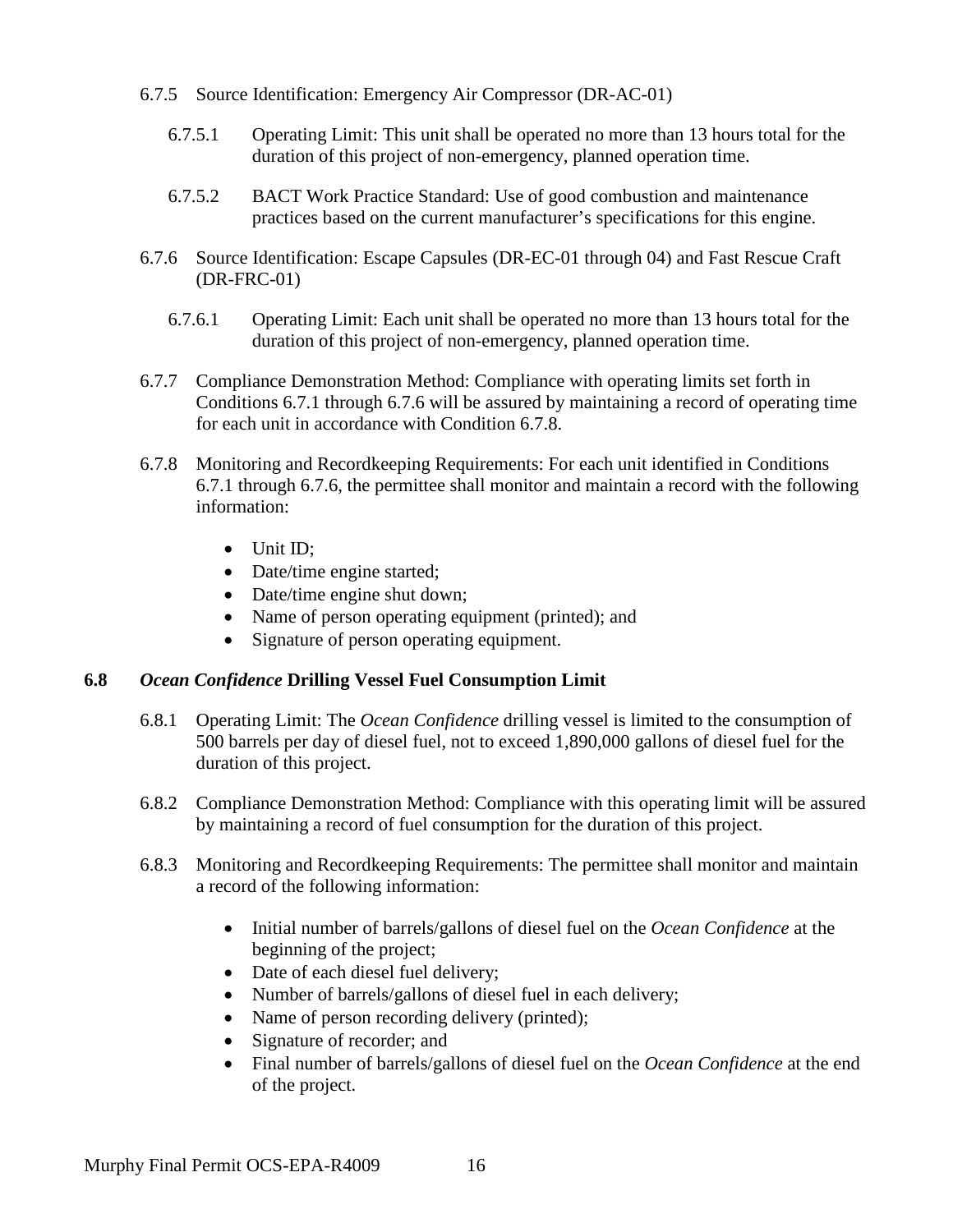#### **6.9 Support Vessel Operating Limits**

- 6.9.1 Work Boat Operating Limit: Up to three work boats including the vessel *Andrea Chouest* and/or substitute boats with equivalent or lower emissions may be used. The vessels shall not exceed a total of 460 operating hours per work boat within 25 nautical miles of the *Ocean Confidence* for the duration of this project.
- 6.9.2 Crew Boat Operating Limit: One vessel, the *Alice G. McCall* or a substitute crew boat with equivalent or lower emissions, may be used. The crew boat shall not exceed a total of 195 operating hours within 25 nautical miles of the *Ocean Confidence* for the duration of this project.
- 6.9.3 The vessel *Andrea Chouest* or substitute work boats and the vessel *Alice G. McCall* or substitute crew boat shall not combust any diesel fuel with sulfur content greater than 0.05 percent by weight.
- 6.9.4 Compliance Demonstration Method: Compliance with these operating limits will be demonstrated by maintaining a record of operating time and fuel consumption for each work and crew boat within the 25 nautical mile radius of the *Ocean Confidence* and during standby time at the *Ocean Confidence*.
- 6.9.5 Monitoring and Recordkeeping Requirements: The permittee shall monitor and maintain a contemporaneous record of the following information for each support vessel:
	- Date/time entering the 25 nautical mile radius;
	- Date/time exiting the 25 nautical mile radius;
	- Sulfur content of all fuel used in this vessel as specified in Condition 6.3.1;
	- Gallons of fuel on each work boat entering the 25 nautical mile radius; and
	- Gallons of fuel on each work boat exiting the 25 nautical mile radius.

### **6.10 New Source Performance Standards and National Emission Standard for Hazardous Air Pollutants (HAP) Requirements**

- 6.10.1 Diesel engines for the pressure washer (DR-PW-01), wire line unit (DR-WL-01) and cementing units (DR-CU-01 and 02) on the *Ocean Confidence* drilling vessel are subject to 40 CFR part 60, subpart IIII and 40 CFR part 63 subpart ZZZZ based on their per cylinder displacement and model years. The permittee shall demonstrate compliance with the applicable requirements through the following:
	- 6.10.1.1 The permittee shall maintain documentation in accordance with Condition 5.10 that engines specified in Condition 6.10.1 were installed and configured according to manufacturer's specifications.
	- 6.10.1.2 The permittee shall maintain records in accordance with Condition 5.10 of manufacturer data indicating compliance with EPA Tier 1 standards for diesel unit DR-PW-01 and EPA Tier 2 standards for diesel units DR-WL-01 and DR-CU-01 and 02.
	- 6.10.1.3 The permittee shall operate and maintain the engines according to the manufacturer's written instructions or alternate procedures developed by the